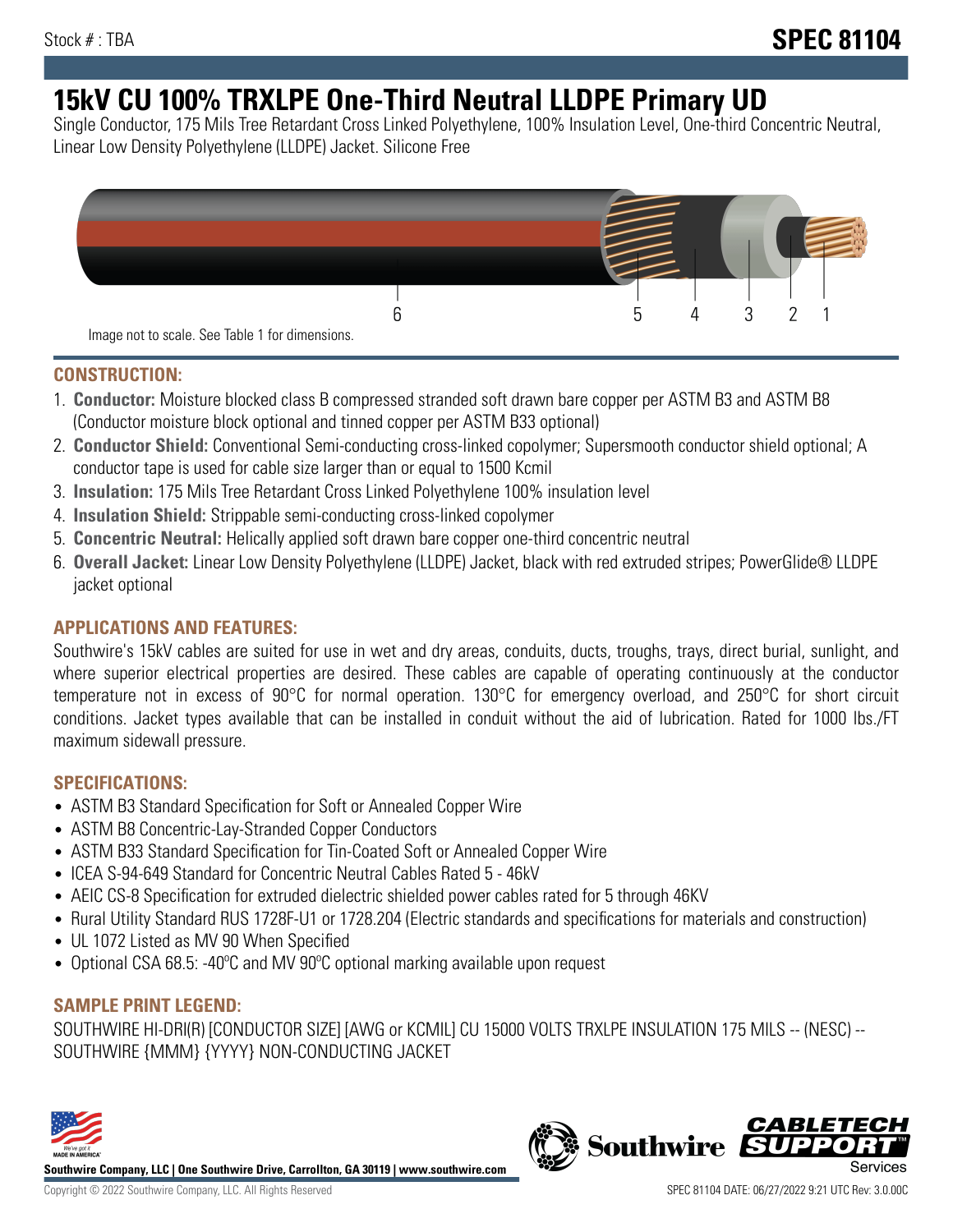# Stock # : TBA **SPEC 81104**

#### **Table 1 – Weights and Measurements**

| <b>Stock</b><br>Number | Cond.<br><b>Size</b> | <b>Diameter</b><br>Over<br>Conductor | <b>Diameter</b><br>Over<br>Insulation | lnsul.<br>Thickness | <b>Diameter</b><br>Over<br>Insulation<br><b>Shield</b> | Concentric<br><b>Neutral</b> | Neutral DC<br>Resistance<br>$25^{\circ}$ C | Jacket<br><b>Thickness</b> | Approx.<br>0D | Approx.<br>Weight        | Min<br><b>Bending</b><br>Radius | Max Pull<br>Tension* |
|------------------------|----------------------|--------------------------------------|---------------------------------------|---------------------|--------------------------------------------------------|------------------------------|--------------------------------------------|----------------------------|---------------|--------------------------|---------------------------------|----------------------|
|                        | AWG/<br>Kcmil        | inch                                 | inch                                  | mil                 | inch                                                   | No. x AWG                    | $\Omega$ /1000ft                           | mil                        | inch          | $\mathsf{lb}$<br>/1000ft | inch                            | Ib                   |
| TBA                    | $\Omega$<br>(1)      | 0.258                                | 0.645                                 | .75                 | 0.725                                                  | 6x14                         | 0.438                                      | 50                         | 0.953         | 543                      | 7.6                             | 531                  |

All dimensions are nominal and subject to normal manufacturing tolerances

◊ Cable marked with this symbol is a standard stock item

\* Pulling tension based on pulling eye directly connected to conductor

^ HiDri Plus - Water Blocking Powder. Black Jacket

# All black jacket

§ HiDri Plus - Water Blocking Powder. Black Jacket. CSA Listed

### **Table 2 – Electrical and Engineering Data**

| Cond.<br>Size | 'DC<br>Resistance<br>@25°C | <b>AC</b><br>Resistance<br>$@90^{\circ}C$ | Capacitive<br>Reactance @<br>60Hz | Inductive<br>Reactance<br>@ 60Hz | Charging<br>Current | <b>Dielectric</b><br>Loss | Zero<br>Sequence<br>Impedance* | Positive<br>Sequence<br>Impedance* | Short<br>Circuit<br>Current @<br>30 Cycle | Allowable<br>Ampacity in<br>Duct 90°C1 | Allowable<br>Ampacity<br>Directly<br>Buried 90°C‡ |
|---------------|----------------------------|-------------------------------------------|-----------------------------------|----------------------------------|---------------------|---------------------------|--------------------------------|------------------------------------|-------------------------------------------|----------------------------------------|---------------------------------------------------|
| AWG/<br>Kcmil | $\Omega/1000$ ft           | $\Omega/1000$ ft                          | $M\Omega^*1000$ ft                | $\Omega/1000$ ft                 |                     | A/1000ft W/1000ft         | $\Omega/1000$ ft               | $\Omega/1000$ ft                   | Amp                                       | Amp                                    | Amp                                               |
| (1)           | 0.162                      | 0.203                                     | 0.053                             | 0.049                            | 0.163               | 0.423                     | $0.523 + 0.230$ 0.204+ $0.049$ |                                    | 2196.1                                    | 160                                    | 195                                               |

\* Calculations are based on three cables triplexed / concentric shield / Conductor temperature of 90°C / Shield temperature of 45°C / Earth resistivity of 100 ohmsmeter

† Ampacities are based on Figure 7 of ICEA P-117-734 (Single circuit trefoil, 100% load factor, 90°C conductor temperature, earth RHO 90, 36" burial depth) ‡ Ampacities are based on Figure 1 of ICEA P-117-734 (Single circuit trefoil, 100% load factor, 90°C conductor temperature, earth RHO 90, 36" burial depth)

### **Table 3 – Weights and Measurements (Metric)**

| Stock<br>Number | Cond.<br><b>Size</b> | Diameter<br>Over<br>Conductor | Diameter,<br><b>Over</b><br>Insulation | Insul.<br><b>Thickness</b> | <b>Diameter</b><br>Over<br>Insulation<br><b>Shield</b> | Concentric<br><b>Neutral</b> | Neutral DC<br>Resistance<br>$25^{\circ}$ C | Jacket<br><b>Thickness</b> | Approx.<br>0D | Approx.<br>Weight | Min<br>Bending<br>Radius | Max Pull<br>Tension* |
|-----------------|----------------------|-------------------------------|----------------------------------------|----------------------------|--------------------------------------------------------|------------------------------|--------------------------------------------|----------------------------|---------------|-------------------|--------------------------|----------------------|
|                 | AWG/<br>Kcmil        | mm                            | mm                                     | mm                         | mm                                                     | No. x AWG                    | $\Omega$ /km                               | mm                         | mm            | kg/km             | mm                       | newton               |
| TBA             | C<br>(1)             | 6.55                          | 16.38                                  | 4.44                       | 18.42                                                  | 6x14                         | .44                                        | 1.27                       | 24.21         | 808               | 193.04                   | 2363                 |

All dimensions are nominal and subject to normal manufacturing tolerances

◊ Cable marked with this symbol is a standard stock item

\* Pulling tension based on pulling eye directly connected to conductor

^ HiDri Plus - Water Blocking Powder. Black Jacket

# All black jacket

§ HiDri Plus - Water Blocking Powder. Black Jacket. CSA Listed

# **Table 4 – Electrical and Engineering Data (Metric)**

| Cond<br>Size  | DC<br>Resistance<br>@25°C | АC<br>Resistance<br>@90°C | Capacitive<br>Reactance<br>@ 60Hz | Inductive<br>Reactance<br>@ 60Hz | Charging<br>Current | <b>Dielectric</b><br>Loss | Zero<br>Sequence<br>Impedance* | Positive<br>Sequence<br>Impedance* | Short<br>Circuit<br>Current @<br>30 Cycle | Allowable<br>Ampacity in<br>Duct 90°C1 | Allowable<br>Ampacity<br>Directly<br>Buried 90°C‡ |
|---------------|---------------------------|---------------------------|-----------------------------------|----------------------------------|---------------------|---------------------------|--------------------------------|------------------------------------|-------------------------------------------|----------------------------------------|---------------------------------------------------|
| AWG/<br>Kcmil | $\Omega$ /km              | $\Omega$ /km              | $M\Omega^*$ km                    | $\Omega$ /km                     | A/km                | W/km                      | $\Omega/1000$ ft               | $\Omega/1000$ ft                   | Amp                                       | Amp                                    | Amp                                               |
| C             | 0.5315                    | 0.67                      | 0.0162                            | 0.1608                           | 0.535               | .3878                     | $0.523 + 0.230$                | $0.204 + 0.049$                    | 2196.1                                    | 160                                    | 195                                               |





Copyright © 2022 Southwire Company, LLC. All Rights Reserved SPEC 81104 DATE: 06/27/2022 9:21 UTC Rev: 3.0.00C